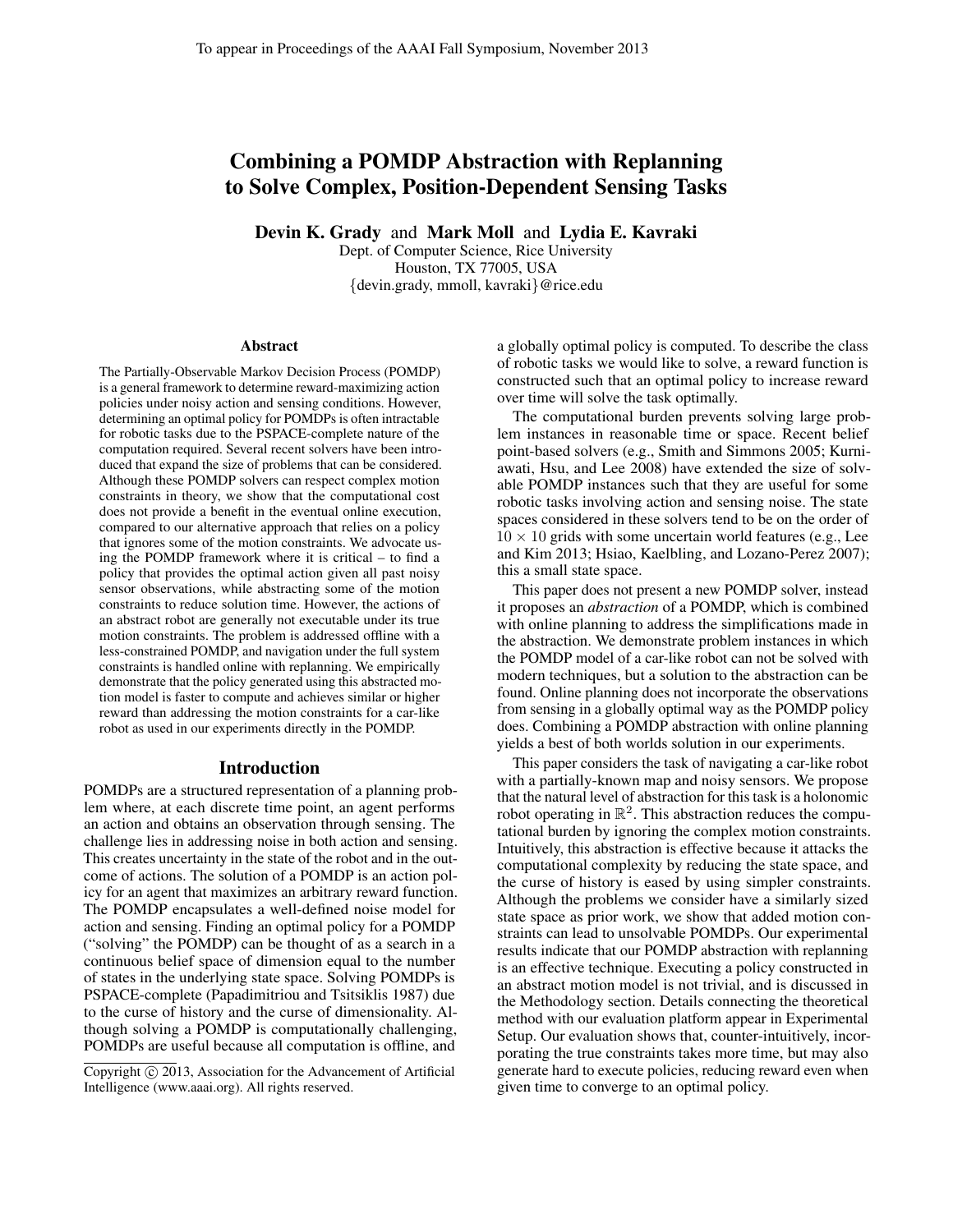## Problem Definition

The task we set out to solve is an escape problem, where a robotic agent must avoid detection. This robot has a radio signal strength sensor that estimates the distance to a radio source emanating from an adversarial detection outpost. The problem is to determine a sensor-based policy that a car-like robot can follow without detection to a goal region. There are some existing, known obstacles in the workspace, as well as one possible unknown obstacle. The range to the unknown obstacle can be sensed, however the sensor is noisy and noise increases with range. Additionally, only noisy position sensing is available, preventing the agent from ever fully localizing.

Our problem is similar in construction to RockSample, introduced on  $7 \times 7$  grids (Smith and Simmons 2004), since expanded and modified (Zhang and Chen 2010; Bai et al. 2010). Similar to RockSample, the environment is defined as a grid, and there exists an exit region that is rewarding and terminal. Unlike RockSample, costly and terminal obstacles exist. RockSample, unlike our problem, has perfect localization. In addition, our variables for sensing the environment are not boolean values of rocks with known positions but, instead, are range measurements to a terminal obstacle with unknown position. Overall, these modifications make this new problem much more difficult.

The POMDP representing this task is defined as  $P_0 =$  $\langle S, A_0, O_0, T_0, \Omega_0, R, \gamma \rangle$ , and is the input to our algorithm.

- $S =$  Continuous State Space
- $A_0$  = Continuous Action Space
- $O<sub>0</sub>$  = Continuous Observation Space
- $T_0$  = Transition Probabilities  $(S \times A_0 \times S) \Rightarrow \mathbb{R}$
- $\Omega_0$  = Observation Probabilities  $(S \times A_0 \times O_0) \Rightarrow \mathbb{R}$
- $R =$  Reward Function $(S \times A) \Rightarrow \mathbb{R}$
- $\gamma =$  Discount Factor (0.95)

The output is a sequence of states (execution trace) that follow the propagation of a simulated car-like robot. An execution trace has a reward calculated using R and  $\gamma$  from above. We define success as when a trace ends in a terminal exit region, and failure is all other traces.

## Overall Approach

 $P_0$  is useful to describe the underlying continuous problem, however, continuous action spaces have only recently been addressed using techniques from sampling-based planning to find useful action samples (Kurniawati, Bandyopadhyay, and Patrikalakis 2012). We directly define a solvable POMDP abstraction as  $P = \langle S, A, O, T, \Omega, R, \gamma \rangle$  where A and O are discretized approximations of  $A_0$  and  $O_0$ . T and  $\Omega$  are then functions over these discretized spaces. Modern solvers, such as Monte-Carlo Value Iteration (MCVI) (Lim, Hsu, and Lee 2011), can solve a POMDP in this form.

The stealth escape problem will be solved in two stages:

- 1. Offline POMDP policy generation, and
- 2. Online replanning agent policy execution.

To represent a car-like model, the state space  $S$  is the continuous space of rigid body poses in the plane, denoted as  $SE(2)$ . Action space A will be discretized for computational efficiency into 5 actions as shown in Figure 2. Sensor observations consist of  $(x, y, range)$  tuples, discretized to integral values. T will be a Gaussian distribution centered around the expected outcome from the motion model.  $\Omega$  will implement a similar Gaussian noise model for sensing. The current orientation,  $\theta$ , is noise-free. We will define the reward function  $R$  to be independent of  $A$  and only depend on  $S$ . The discount factor,  $\gamma$ , encourages short policies as in all known prior finite-time horizon POMDP planning.

As we will show, computing even an approximate policy for  $P$  is intractable, despite the discretization of sensing and action. Therefore, this paper proposes an abstracted POMDP model,  $P' = \langle S', A', O, T', \Omega, R, \gamma \rangle$ . Although the motion model has changed  $(S', A', T')$ , the components of the task description that will not be addressed with replanning are unchanged  $(O, \Omega, R, \gamma)$ . In  $P', S' = \mathbb{R}^2$ ,  $A' = \{North, South, East, West, Stop\}$ , and  $T'$  is the same Gaussian, but centered on the state returned by this simpler motion model.

For comparison purposes, we solve both  $P$  and  $P'$  using the powerful solver MCVI, and the policies generated will be used in online execution. The task is complete, either in success or failure, when the policy update of the online execution indicates that the robot has entered a terminal state.

#### Related Work

The two-phase method we propose may appear similar to hierarchical POMDP methods (Foka and Trahanias 2007; Pineau, Roy, and Thrun 2001; Pineau et al. 2003). However, these methods generate POMDP policies "all the way down" to the full system detail through decomposition of the state, action, and sensor spaces. Our proposal instead uses an abstracted POMDP, and then applies replanning to incorporate the constraints.

Point-Based Policy Transformation (PBPT) (Kurniawati and Patrikalakis 2012) and online POMDP methods (Wang and Dearden 2012; Ross et al. 2008) propose a similar idea to this paper, by limiting offline computation and then fixing the policy when necessary to decrease the required offline computation time. However, we are breaking out of the POMDP framework entirely and not changing the input policy. In our work, the input POMDP policy is for an abstracted model, therefore replanning is necessary to execute the policy. PBPT uses a bijection  $S \Leftrightarrow S'$  and  $A \Leftrightarrow A'$ . We will be operating in state spaces that differ in dimensionality, and our action spaces have very different constraints, precluding the applicability of PBPT. These changes in state and action spaces are precisely what drives the computational benefits of our proposed framework.

There has been significant interest recently in problems where a belief can be approximated by a Gaussian distribution (Bai, Hsu, and Lee 2013; Van den Berg, Patil, and Alterovitz 2012). Although we use Gaussian distributions in our sensor model, the belief state of the world cannot effectively be collapsed into a unimodal distribution due to the uncertainty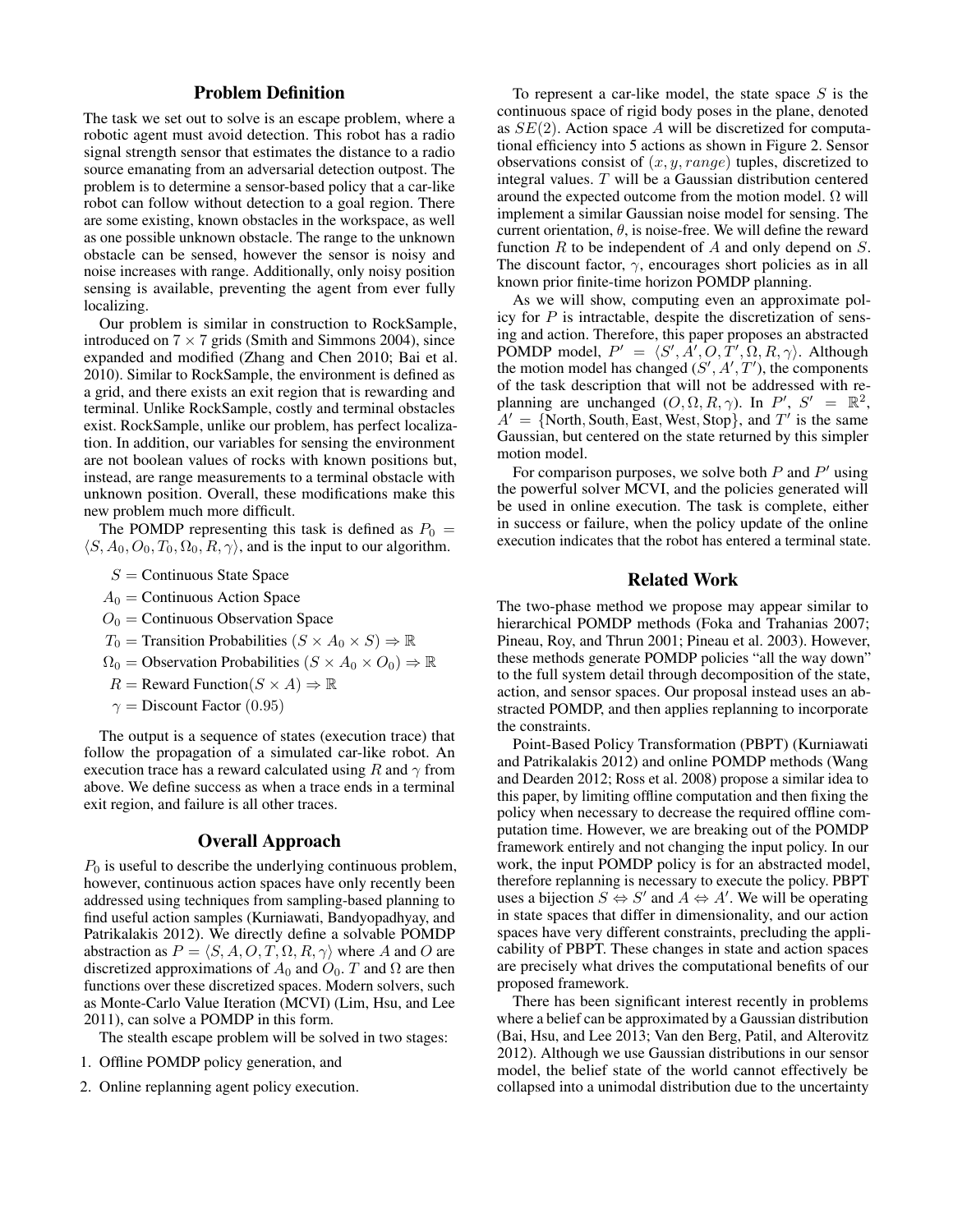of the location of obstacles. Therefore, these extremely fast and effective techniques are not applicable to our problem.

In (Candido and Hutchinson 2011), a method similar to MCVI is proposed for an explicit belief variance minimization and navigation task. Local policies are explicitly userdesigned and given as input. These local policies are designed to decrease uncertainty in the current belief and drive the system to a goal state. This will allow the use of high-level abstract actions similar to our method, however, our technique builds per-action policies online instead of using user defined policies, and we use MCVI, which converges to optimal policies.

Recent efforts to improve POMDP solution times by decreasing the number of states (Agha-mohammadi, Chakravorty, and Amato 2011; Kurniawati, Bandyopadhyay, and Patrikalakis 2012; Kaplow, Atrash, and Pineau 2010) and actions (Grady, Moll, and Kavraki 2013) are also relevant to our goal of decreased computation time without sacrificing reward. In general, these methods will produce abstractions of navigation and/or carve out "interesting" areas of the spaces to focus on. Unlike in this paper, the discretizations are altered while the underlying motion constraints and state spaces are unchanged.

## Methodology

The proposed algorithm, Algorithm 1: POMDP+Online, operates in two phases. Line 1 is the entire offline solution phase, taking the input POMDP model and getting an optimal policy. Lines 2–4 set up the initial state of the replanning system. Line 5 initializes the output of the execution trace. Lines 6–12 perform the replanning loop until a terminal observation is sensed, appending to the execution trace after each action. Finally, on line 13, the execution trace is returned as output.. The policy is represented as a deterministic policy graph, where each node is the optimal action and edges are taken dependent on observations. The policy node update on line 11 thus depends on the observation (from line 10) This observation may be critical to the overall reward, as noisy sensing plays a pivotal role in the task. Therefore, the execution of each action is planned independently (line 7). This ensures that policy node updates are done correctly and the agent follows the reward-maximizing policy from line 1.

| <b>Algorithm 1 POMDP+Online</b>    |                                                                              |                                   |  |  |  |  |
|------------------------------------|------------------------------------------------------------------------------|-----------------------------------|--|--|--|--|
| Require: <i>P</i> is a POMDP model |                                                                              |                                   |  |  |  |  |
|                                    | 1: $policy \leftarrow Solve(P)$                                              | $\triangleright$ Offline Planning |  |  |  |  |
|                                    | 2: state $\leftarrow$ SampleInitState(P)                                     | $\triangleright$ Initialization   |  |  |  |  |
|                                    | 3: policyNode $\leftarrow$ policy.root(P)                                    |                                   |  |  |  |  |
|                                    | 4: $obs \leftarrow$ SampleObs( <i>state</i> , <i>policyNode</i> , <i>P</i> ) |                                   |  |  |  |  |
|                                    | 5: trace $\leftarrow$ {state}                                                |                                   |  |  |  |  |
|                                    | $\triangleright$ Online replanning loop<br>6: repeat                         |                                   |  |  |  |  |
| 7:                                 | $path \leftarrow Plan(obs.state(), policy, policyNode, P)$                   |                                   |  |  |  |  |
| 8:                                 | state $\leftarrow$ state.IntegrateAlong(path)                                |                                   |  |  |  |  |
| 9:                                 | <i>trace</i> .append( <i>state</i> )                                         |                                   |  |  |  |  |
| 10:                                | $obs \leftarrow$ SampleObs( <i>state</i> , <i>policyNode</i> , <i>P</i> )    |                                   |  |  |  |  |
| 11:                                | $policyNode \leftarrow policyNode \text{.child}(obs)$                        |                                   |  |  |  |  |
|                                    | 12: until TerminalObservation(obs)                                           |                                   |  |  |  |  |
|                                    | 13: return trace                                                             |                                   |  |  |  |  |

POMDP+Online is a high-level view, and wraps up a several important details in the functions called Solve(), Plan(), and SampleObs(). Many of these implementation details will be covered in the Methodology and Experimental Setup sections. Critical to our combination of an offline policy and online replanning is having the correct goal state for Plan(), and we will expand that function here.

|  |  | Algorithm 2 Plan() from line 7 of POMDP+Online |
|--|--|------------------------------------------------|

| <b>Require:</b> <i>start</i> is a valid continuous state for <i>planner</i> |
|-----------------------------------------------------------------------------|
| <b>Require:</b> <i>policyNode</i> is a node in <i>policy</i>                |
| Require: P is a POMDP model                                                 |
| 1: $maxReward \leftarrow P.minReward()$                                     |
|                                                                             |

- 2:  $bestFuture \leftarrow NULL$
- 3: for  $i = 1 \ldots N$  do
- 4: *future*, *reward*  $\leftarrow$  Simulate(*policyNode*, *P*)<br>5: **if** *reward* > *maxReward* **then**
- 5: **if** *reward*  $\geq maxReward$  **then**<br>6: **bestFuture**  $\leftarrow$  future
- 6: *bestFuture* ← *future*
- 7:  $maxReward \leftarrow reward$ <br>8: **end if** end if
- 
- 9: end for
- 10: *goal* ← GoalSelect(*bestFuture*)
- 11:  $path \leftarrow planner.plan(start, goal)$
- 12: return *path*

A brief walkthrough of Plan() starts at the initialization on lines 1–2. The loop on lines 3–9 finds the best possible future trajectory over  $N$  simulations. At the end of this loop, *bestFuture* is the set of states along this best possible future trajectory. This is used on line 10 to access *bestFuture*[1], the next state from the best future. Line 10 selects a goal – when P and *planner* have different state spaces this is non-trivial and will be discussed later. Finally, on line 11 the planner is actually called to solve the motion planning problem, and the path found is returned on line 12.

The call to *planner*.plan on line 10 of Algorithm 2 must generate collision-free trajectories that respect the system constraints. The online system is also computationally constrained for each cycle. During online execution, the same noise model is applied as in the offline stage. Due to the computation budget and noise, even simple problems and environments fail occasionally. This occurs when Plan() returns an empty path because the planner could not connect the start and goal states given the constraints of the system.

## Experimental Setup

In this section, we will first give the details of the offline models,  $P$  and  $P'$ . We will proceed to provide the details of our implementation of online replanning. These details will give the algorithms presented earlier some concrete structure.

Both  $P$  and  $P'$  share a common noise model for sensing, shown in Figure 1. Position sensing noise is applied by drawing a Gaussian sample around the true state, with  $\sigma = 0.2$ , and then only the integer part is returned. The range sensor observations follow the same general noise model, except that  $\sigma$  is multiplied by the current true range. Therefore, the range sensor samples from a discretized Gaussian centered around the true range to the unknown obstacle. Because our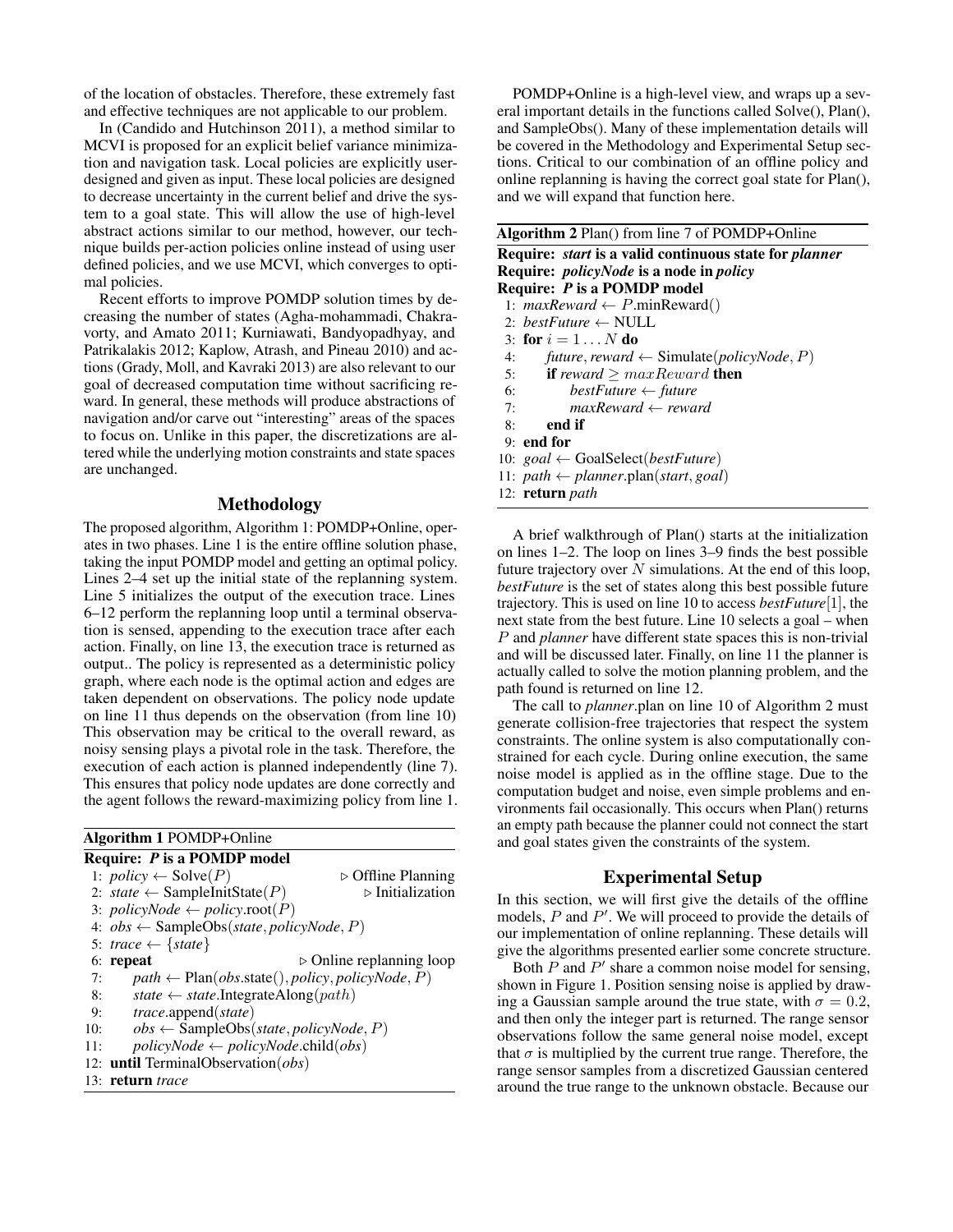

Figure 1: Position (left) and range (right) sensing noise models are Gaussian distributions truncated to integral values.



sensing model does not depend on orientation,  $P'$  still captures the essential characteristics of our task, but under fewer motion constraints.

For offline planning, MCVI is used. MCVI is a limited time horizon offline planner. We set the horizon to 100 actions. For our problems, the policies produced by MCVI always terminated significantly before this cutoff.

The action space  $A$  is shown in Figure 2.  $A$  is a discretizedaction first-order robot with bounded curvature. This robot model is a discretized version of the online system that will be discussed later in this section. A does not allow the system to back up since, in the task we are solving, reverse movement is of little use at the POMDP level.  $A'$  consists of the 4 cardinal directions with unit length, plus staying still.

The reward function  $R$  is assumed constant over unit squares of  $\mathbb{R}^2$ , and R is exactly the definition of the environment. Obstacles and exit regions are sets of terminal states.  $P$  or  $P'$  is solved with MCVI, and a policy mapping observations to actions is returned. This reward-maximizing policy will be followed one action at a time with an online system that does respect all the constraints of the system.

The online planner uses locally-optimal Dubins (Dubins 1957) and Reeds-Shepp (Reeds and Shepp 1990) paths. These first-order, bounded-curvature paths are time-independent, kinematically valid paths for many car and UAV models. Controllers can easily track these paths under the full system dynamics. The Reeds-Shepp model is almost identical to the Dubins model with the additional ability to go backward. Reeds-Shepp paths clearly are not valid for fixed-wing UAVs, but are more applicable to car-like UGVs. The difficulty of online planning is in satisfying the motion constraints while executing the input policy. Being able to reverse allows the Reeds-Shepp car to easily approach a target orientation and correct for position noise. The effect of this will be seen in the solution percentages.

Transition-based RRT (Jaillet, Cortes, and Simeon 2008) ´ was chosen for online replanning because it plans in a space with an arbitrary reward function to produce low-cost paths. TRRT reward is based on the executions of the policy and the POMDP reward function  $R$ . This directly couples the online replanning with the offline policy at a low level. Online replanning is implemented using the open-source OMPL package (Sucan, Moll, and Kavraki 2012). Dubins and Reeds-Shepp models with a minimum turning radius of 0.5 are



Figure 3: Environments used in trials. They are: (a) empty, (b) single stealth, (c) double stealth, and (d) slalom.

instantiated.  $N = 1000$  runs of the policy are executed from the current state, given all previous sensor measurements.

A benefit of our technique is that the same offline policy can be utilized for multiple online systems. In this paper, we will take advantage of this abstraction and compute one policy offline, and then execute it under two different vehicle models, each with its own set of constraints. This represents the potential for massive computational savings, as it indicates that a policy does not need to be re-calculated for small differences in system constraints.

The noise model in the online stage is the same as in  $P$ and  $P'$ . As we are not testing the effectiveness of online localization algorithms, we have omitted implementing such algorithms. Omitting localization at the online stage is not a limitation of the method, but will negatively affect success rates. Because it affects all experimental conditions equally, it changes the overall results by a uniform reduction in reward and success rates.

As discussed earlier, execution of the policy is done one POMDP action at a time, by computing an intermediate goal that accomplishes each action (Algorithm 2, line 10). Each intermediate goal is a state  $(x, y, \theta)$ , where  $\theta$  is taken directly from the P policy, and is predicted with a 2-action lookahead when using the  $P'$  policy. This prediction considers the direction of the action that joins the next and the next-next state, and then assigns that direction as the goal orientation. If there is only 1 state in the future of either the  $P$  or  $P'$  policy, then it is assumed to be a final state and an escape goal is used that does not constrain orientation or position within the exit region.

## Experimental Evaluation

The environments used are depicted in Figure 3. Most of the space has reward of  $-1$  (gray), terminal escape regions have reward +900 (white), and the terminal obstacle regions have a reward of −1000 (black). The large grey circles are the pos-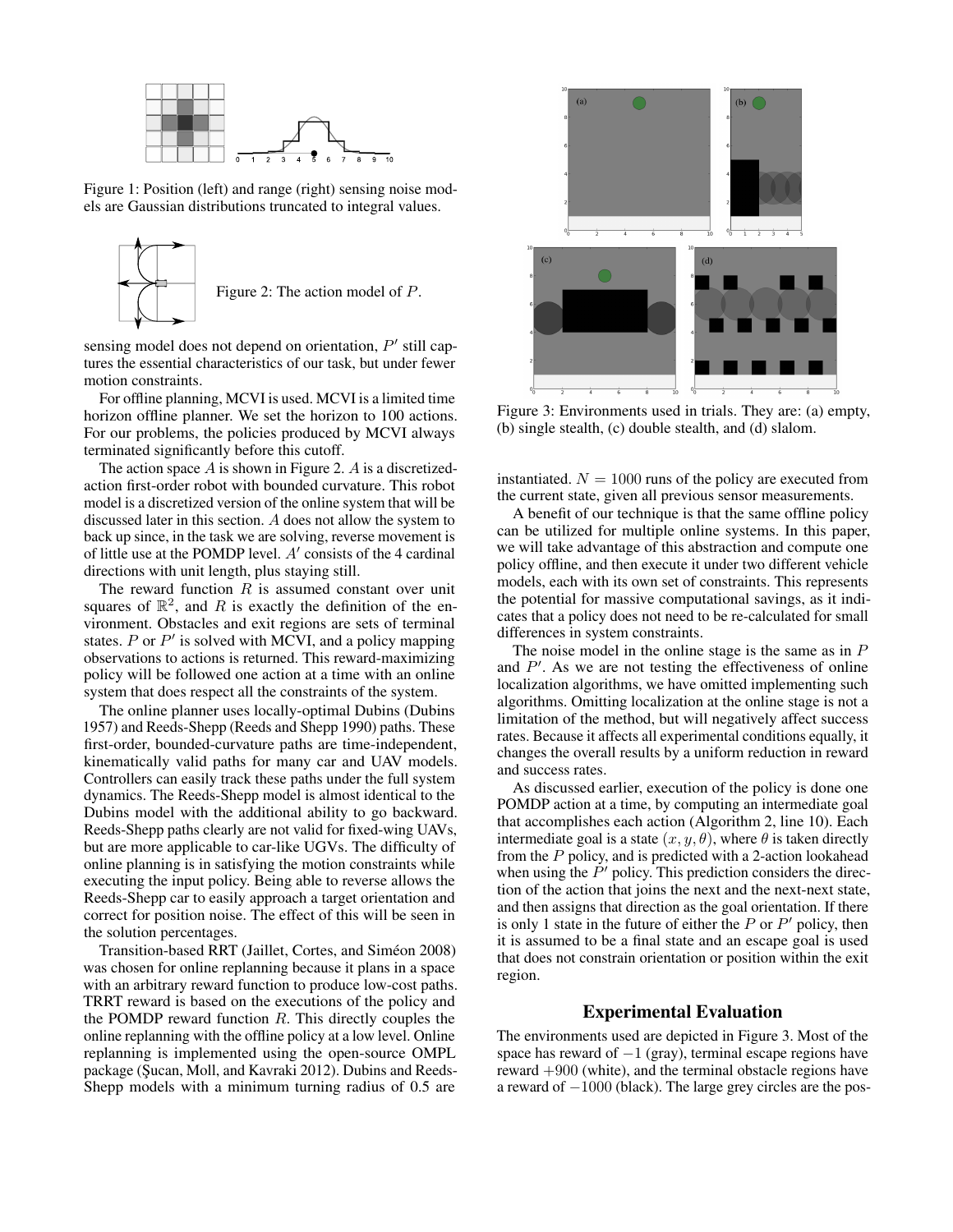

Figure 4: Experimental results are presented in this summary figure. Striped bars used  $P$ , solid bars used  $P'$ .

sible locations of the unknown obstacle. There are also large grey circles and small green circles. The small green circle is an initial belief 95% confidence circle. No green circle appears in the slalom environment because this environment was run without position noise. Possible obstacle positions are placed so that, without sensing the unknown obstacle's location, reaching a state with positive reward is unlikely.

Metrics tested are total solution time, policy execution reward, and task success rate. Each metric is computed across 500 trials in each environment and the mean value is shown with a 95% confidence interval in Figure 4. Although solution time is inclusive of both the offline POMDP solution and online replanning, the online time is negligible in all but the simplest tests. To compare between the policies generated from  $P$  and  $P'$ , reward is considered at the online level. This is the reward the robot is actually getting under the true constraints. Each set of bars shows a comparison of the policy generated by solving  $P$  and the policy from solving  $P'$ , when each are executed on the Dubins and Reeds-Shepp models.

The first test, Figure 3(a), was an empty environment, only limited by the bounds and kinematics of the system. In this test, we see that the total computation time for  $P$  is more than an order of magnitude greater than for  $P'$  (note the log scale). The success rate and reward shows that the policies for  $P$  and  $P'$  were equally optimal.

In the stealth single passage problem in Figure 3(b), neither policy is optimal within time limits, however, the policy for the simpler POMDP abstraction  $P'$  achieves significantly higher reward for both robot models. This test shows that the policy for the more complex POMDP was not just somewhat worse, but performed no better than chance. We conclude that all of the time was spent in determining a policy for only the navigational aspects of the problem, without being able to build a large enough policy to localize the unknown obstacle.

For the stealth double passage in Figure 3(c), making the wrong navigation decision based on the noisy sensing is catastrophic. This makes the problem harder than the single passage problem. If  $P'$  is used to generate a policy, the Dubins model gets negative reward. The same policy executed under the Reeds-Shepp car model achieves a very high success rate and a positive reward. From this we can conclude that the policy was good, but actually following it was difficult for the Dubins model. When simulations were visualized, it was apparent that turning corners was often problematic for the Dubins model, as it would often compute paths that were believed to be barely collision free, and, due to the position sensing noise, were actually in collision.

In the slalom environment in Figure  $3(d)$ , the noise model was too challenging for either  $P$  or  $P'$  to produce a policy that had a non-zero success rate. We expect this is due to the large number of turns that are made, a difficulty discussed above. Results from this environment were therefore obtained *without* position noise. In this case, MCVI can find an optimal policy for both  $P$  and  $P'$ . Note the system does not reduce to an MDP because the unknown obstacle is only partially observable. Due to the increased clutter, the difficulty of achieving specific orientations is highlighted by the reward and success degradation when using the policy from P.

When MCVI converges for both models, P converges significantly faster and the reward of both policies are approximately equal. When MCVI times out, it is clear that the policy from  $P'$  is closer to optimal and yields significantly higher reward. The generality of online replanning is hinted at by using a single offline policy for two online models.

#### **Discussion**

To address sensing-based robotic tasks with a complex reward structure, we propose that the correct level of abstrac